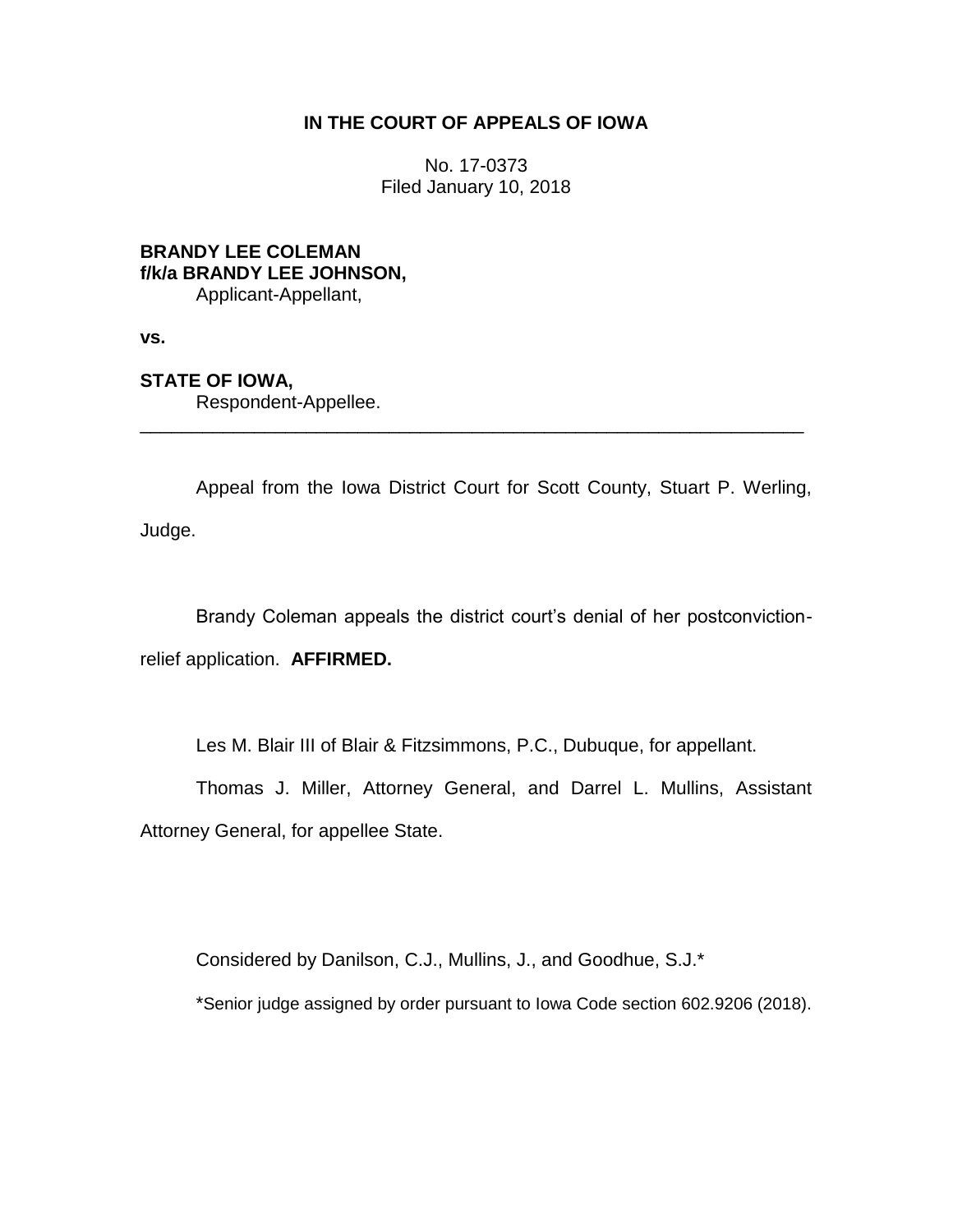**MULLINS, Judge.**

 $\overline{a}$ 

Brandy Coleman appeals the district court's denial of her postconvictionrelief (PCR) application. She contends the district court erred in denying her application because the indeterminate fifty-year prison sentence entered upon her conviction amounts to cruel and unusual punishment in violation of the United States and Iowa Constitutions.<sup>1</sup>

In 1996, a jury found Coleman guilty of possession of crack cocaine with intent to deliver while in possession of a firearm—the district court sentenced her to a term of imprisonment not to exceed fifty years but waived the mandatory minimum sentence.<sup>2</sup> *See* Iowa Code §§ 124.401(1)(b)(3), (e); 902.7; 902.9(1) (1995). She was seventeen years old at the time of sentencing.

Coleman served approximately three years and nine months of her sentence before she was granted parole. Her parole was subsequently revoked, twice, as a result of four felony drug convictions and at least one assault conviction. In November 2014, Coleman filed a PCR application requesting relief on a number of grounds. She subsequently amended her application to include a specific argument that her sentence was unconstitutional as cruel and unusual punishment.

 $1$  Coleman also argues her sentence violates Equal Protection, contending it renders her similarly situated to youthful offenders who are subjected to mandatory minimum terms of imprisonment. This argument was not raised below, and we therefore do not consider it on appeal. *See Meier v. Senecaut*, 641 N.W.2d 532, 537 (Iowa 2002) ("It is a fundamental doctrine of appellate review that issues must ordinarily be both raised and decided by the district court before we will decide them on appeal.").

 $2$  Coleman was also convicted of a tax-stamp violation. On that count, the district court sentenced her to imprisonment for a period not to exceed five years, to run concurrently with the sentence imposed on the possession charge.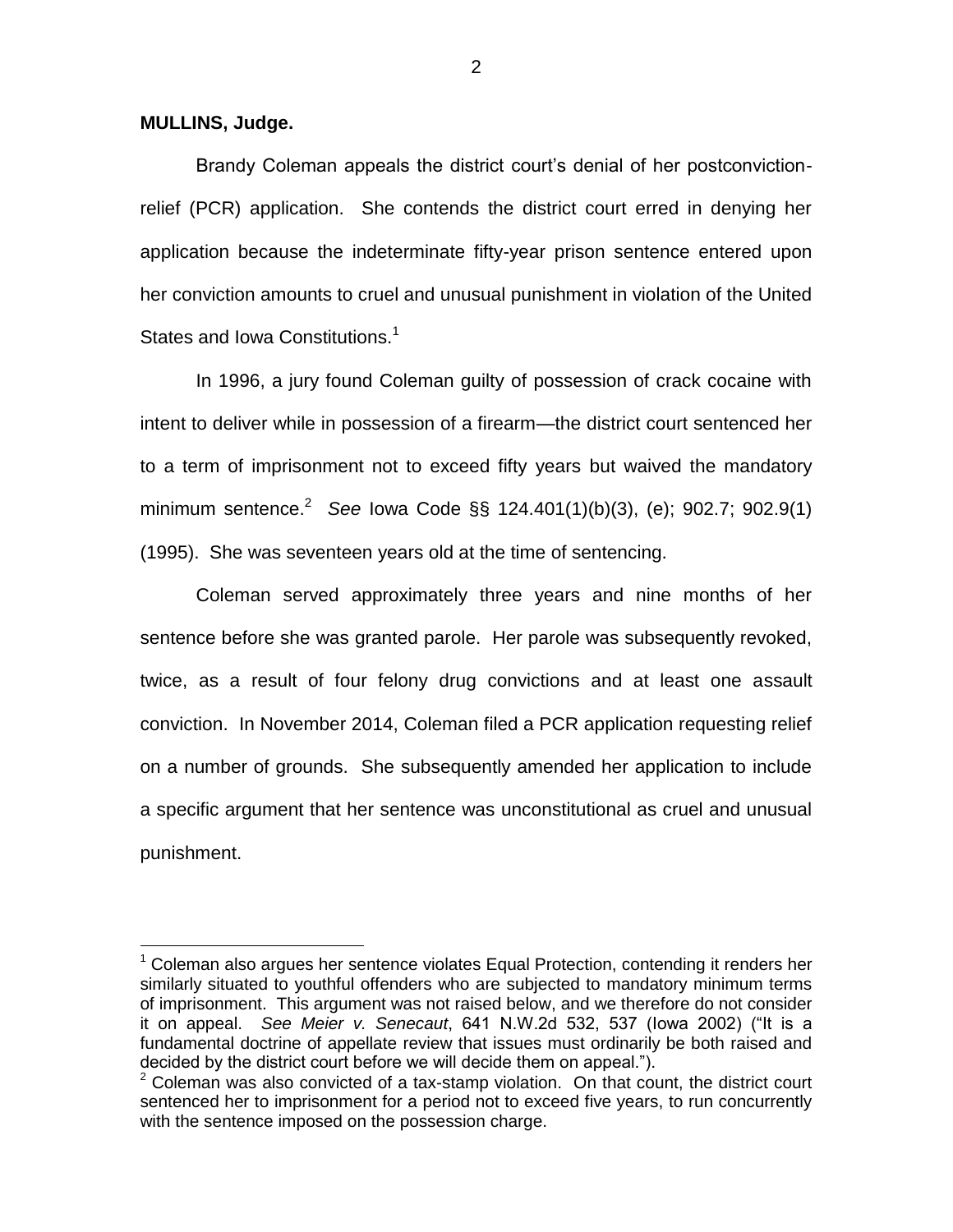In its ruling, the district court recognized the sole legal issue was whether Coleman's fifty-year, indeterminate prison sentence with no mandatory minimum is a violation of *State v. Lyle*, 854 N.W.2d 378, 382 (Iowa 2014), and its progeny. The court concluded Coleman's sentence was not in violation of precedent and, therefore, denied Coleman's PCR application. This appeal followed.

An unconstitutional sentence is an illegal sentence and may be corrected at any time. *Lyle*, 854 N.W.2d at 382. "Although challenges to illegal sentences are ordinarily reviewed for correction of legal errors, we review an allegedly unconstitutional sentence de novo." *Id.*

Coleman primarily relies on *Lyle*, which stands for the proposition that "all mandatory minimum sentences of imprisonment for youthful offenders are unconstitutional under the cruel and unusual punishment clause in article I, section 17 of our constitution." *Id.* at 400. Coleman concedes she was not sentenced to a mandatory minimum term of imprisonment but argues she was subjected to a "really long" prison sentence that amounts to cruel and unusual punishment because she was a juvenile at the time of her criminal act.

One of *Lyle*'s specific teachings is that "juveniles can still be sentenced to long terms of imprisonment, but not mandatorily." *Id.* at 401. It is the mandatory nature of the punishment that offends constitutional protections, not the length of the sentence. *Id.* (discussing *Miller v. Alabama*, 567 U.S. 460 (2012)). Simply stated, the constitution "does not prohibit judges from sentencing juveniles to prison for the length of time identified by the legislature for the crime committed," it "only prohibits . . . mandatory sentences for juveniles." *Id.* at 403. The Iowa Supreme Court recently declined to expand *Lyle* to cases in which a youthful

3